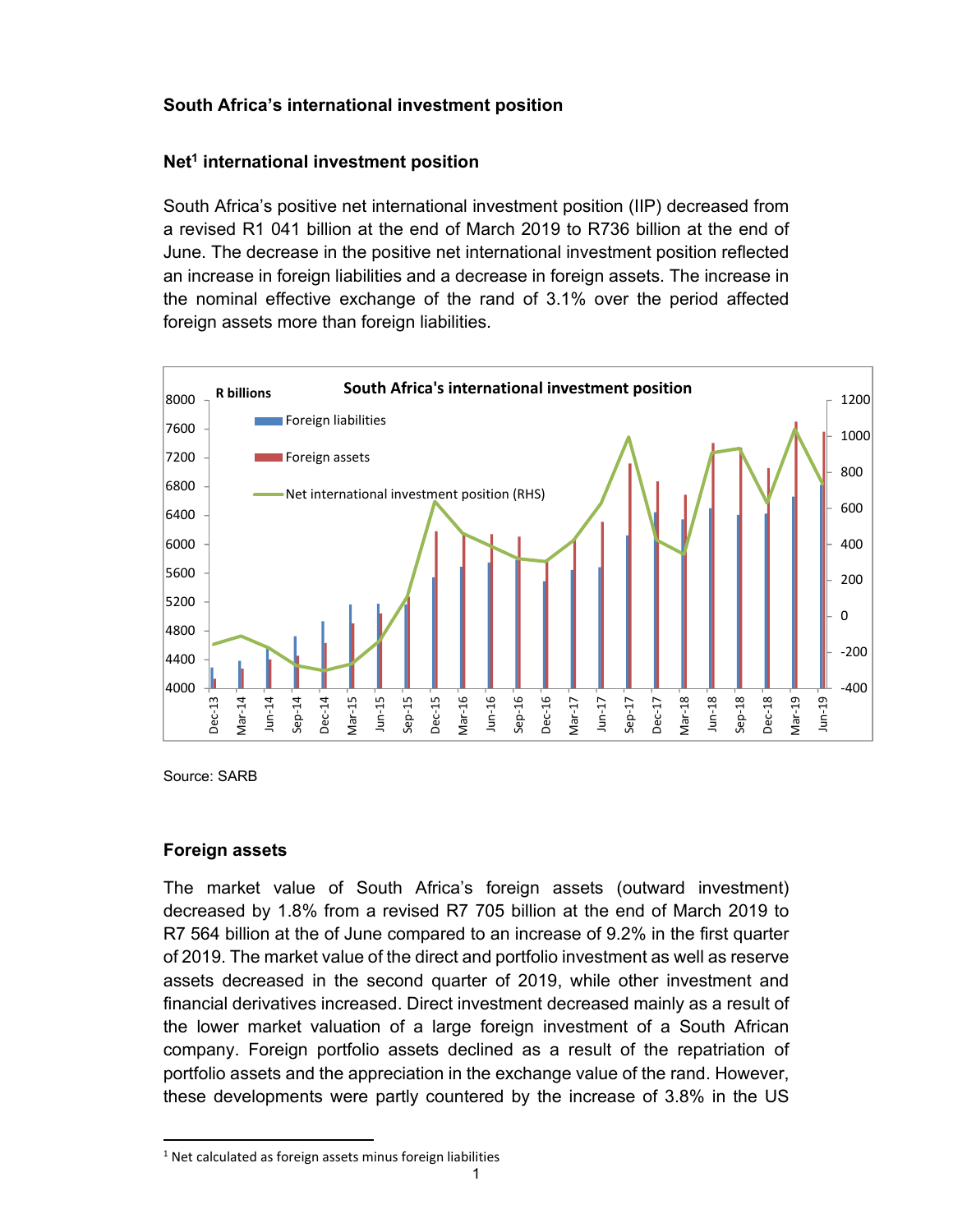Standard & Poor's (S&P) 500 Index in the second quarter of 2019. The increase in other investment assets reflected domestic banking sector loans to nonresidents under resale agreements and short-term loans by the private nonbanking sector to non-residents.

#### **Composition of outward investment**

R billions

|                               | 30 Jun<br>2018 | 30 Sept<br>2018 | 31 Dec<br>2018 | 31 Mar<br>2019 | 30 June<br>2019 |
|-------------------------------|----------------|-----------------|----------------|----------------|-----------------|
| Direct investment             | 3 744          | 3524            | 3 5 4 3        | 3847           | 3701            |
| Portfolio investment          | 2 2 9 9        | 2430            | 2 1 1 3        | 2428           | 2 4 0 1         |
| Financial derivatives         | 116            | 112             | 90             | 91             | 103             |
| Other investment              | 553            | 563             | 570            | 619            | 653             |
| Reserve assets                | 696            | 715             | 742            | 720            | 706             |
|                               | 7408           | 7 344           | 7058           | 7 7 0 5        | 7 5 64          |
| Memo: US\$/Rand exchange rate | 13.7432        | 14.1581         | 14.4509        | 14.5968        | 14.1487         |

Source: SARB

Components may not add up to totals due to rounding off.

### **Foreign liabilities**

The market value of South Africa's foreign liabilities (inward investment) increased by 2.4% from a revised R6 664 billion at the end of March 2019 to R6 827 billion at the end of June following an increase of 3.7% in the first quarter of 2019. The higher level of foreign liabilities reflected an increase in all functional categories except other investment. The increase of 3.1% in the FTSE/JSE All-share index in the second quarter mostly contributed to the higher value of both direct and portfolio investment liabilities. The redemption of two international government bonds was countered by non-resident net purchases of domestic government bonds. The decrease in other investment liabilities resulted mainly from the repayment of short-term foreign loans by the domestic banking sector.

#### **Composition of inward investment**

R billions

|                               | 30 Jun<br>2018 | 30 Sept<br>2018 | 31 Dec<br>2018 | 31 Mar<br>2019 | 30 Jun<br>2019 |
|-------------------------------|----------------|-----------------|----------------|----------------|----------------|
| Direct investment             | 1911           | 1960            | 1992           | 2061           | 2 10 6         |
| Portfolio investment          | 3592           | 3474            | 3 3 7 1        | 3528           | 3649           |
| Financial derivatives         | 119            | 105             | 91             | 88             | 102            |
| Other investment              | 878            | 872             | 974            | 987            | 970            |
|                               | 6 500          | 6411            | 6428           | 6 6 6 4        | 6827           |
| Memo: US\$/Rand exchange rate | 13.7432        | 14.1581         | 14.4509        | 14.5938        | 14.1487        |

Source: SARB

Components may not add up to totals due to rounding off.